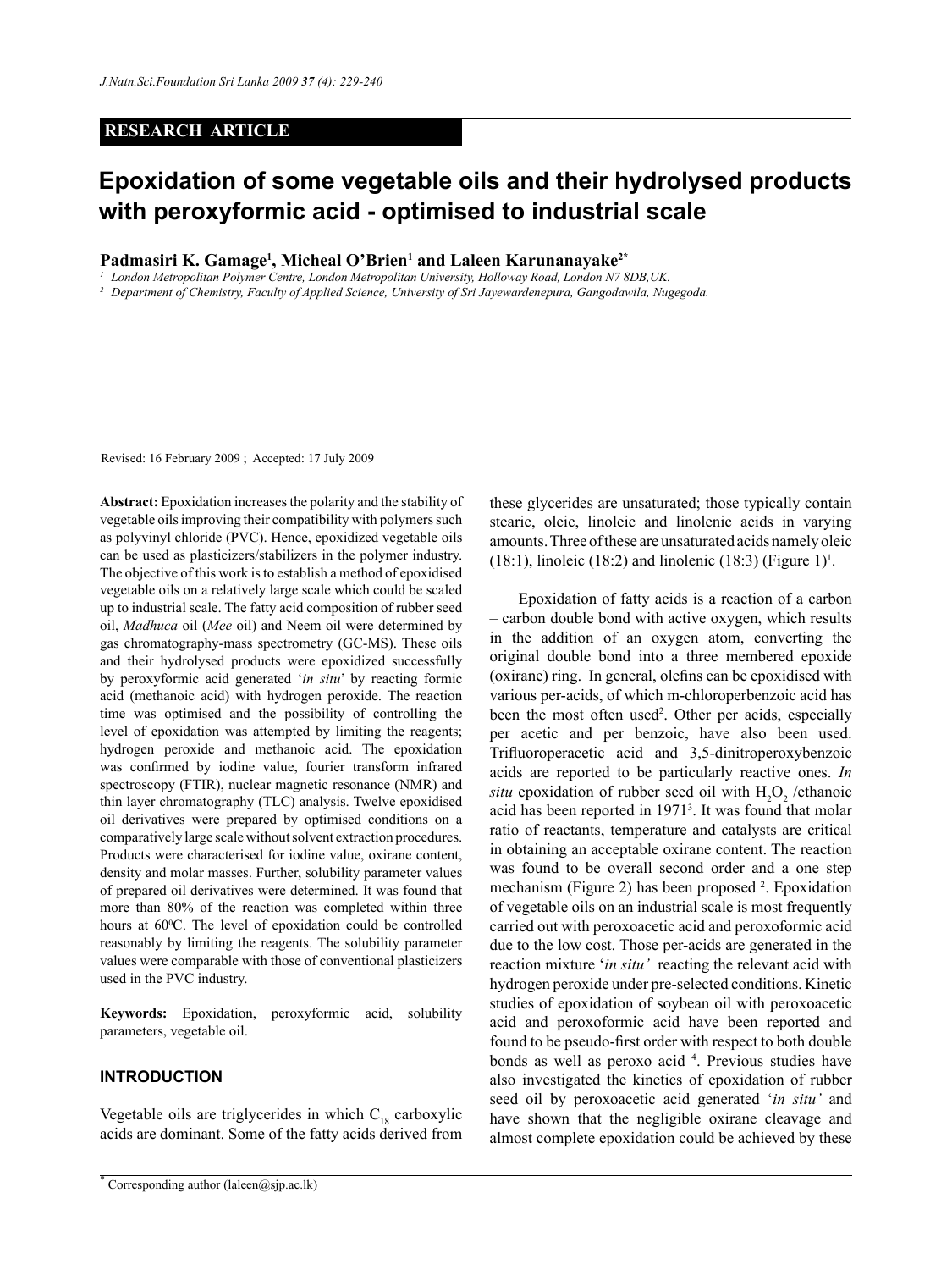techniques. Further, enthalpy, entropy and activation energy of epoxidation of rubber seed oil have been reported<sup>5</sup>. The use of cation exchange resin as a catalyst in the peroxoacetic acid epoxidation of vegetable oils has also been reported <sup>6</sup>, albeit the method seems to be tedious



acids and a structure of a possible triglyceride Figure 1: Chemical structures of stearic, oleic, linoleic and linolenic



Figure 2: Mechanism of epoxidation



**Figure 3:** Possible side reactions of epoxides



**Figure 4:** Rubber seeds (left) neem fruits (middle), mee fruits **Figure 4: Rubber seeds (left} Neem fruits (middle) Mee fruits (right)**  (right)

due to difficulty of separating the product from the resin. However, the epoxidation of a vegetable oil must be carried out with great care to prevent any possible side reactions. Figure 3 shows some possible side reactions of the oxirane ring.

Most of the aforementioned methods of epoxidation of vegetable oils explained laboratory scale preparations and some required long reaction times and use of organic solvents. Possibilities of utilisation of epoxidised products of vegetable oils in polyvinyl chloride (PVC) formulations were extensively documented<sup>7-15</sup>. Therefore, there is necessity of a comprehensive method of epoxidation, which is easy, simple and cost effective; if epoxidised vegetable oils are to be employed in industrial applications as such. In this study an attempt was made to ascertain an unfailing experimental procedure, which is economically viable for the epoxidation of vegetable oils for industrial uses. Three vegetable oils, namely rubber seed oil (RSO), neem oil (NMO) and mee oil or *Madhuca* oil (MO) were selected for this study, aiming development of value added products from these locally available renewable resources, which are non-toxic and under exploited. Controlling the level of epoxidation and the effect of the reaction time on level of epoxidation were also investigated to optimise a reaction protocol. Furthermore, molar masses, solubility parameters  $(\delta)$  and χ values were also evaluated for virgin and epoxidised oils. Here, we consider their expedient to briefly describe the nature of these oils.

Natural rubber (*Hevea brasiliensis*) is a plantation crop in Sri Lanka and is cultivated on both large and small scales. The oil extractable from seed is rich in useful saturated and unsaturated fatty acids. Neem oil is a vegetable oil pressed from the fruits and seeds of neem (*Azadirachta indica*), an evergreen tree that is endemic to the Indian subcontinent. It is perhaps the most important of the commercially available products of neem. However, all parts of the neem tree (leave, bark, etc.) are considered equally important in the field of indigenous medicine, and is used for a wide range of afflictions (skin diseases, inflammations and fevers). Neem oil is used for preparing cosmetics such as soap, hair products, body hygiene creams, hand creams, etc. Formulations utilising neem oil are also found in a broad range of products such as bio-pesticides and insecticides<sup>16</sup>. Mee oil is another vegetable oil pressed from the seeds of mee. The tree belongs to the family Sapotaceae; and there are two major species of the genus, *Madhuca longifolia* and *M. indica*. Though mee is not intentionally cultivated, it is widely distributed in tropical forests. The uses of products of the mee tree are still limited to some Ayurvedic medical applications. Figure 4 represents seeds of rubber, and fruits of neem and mee.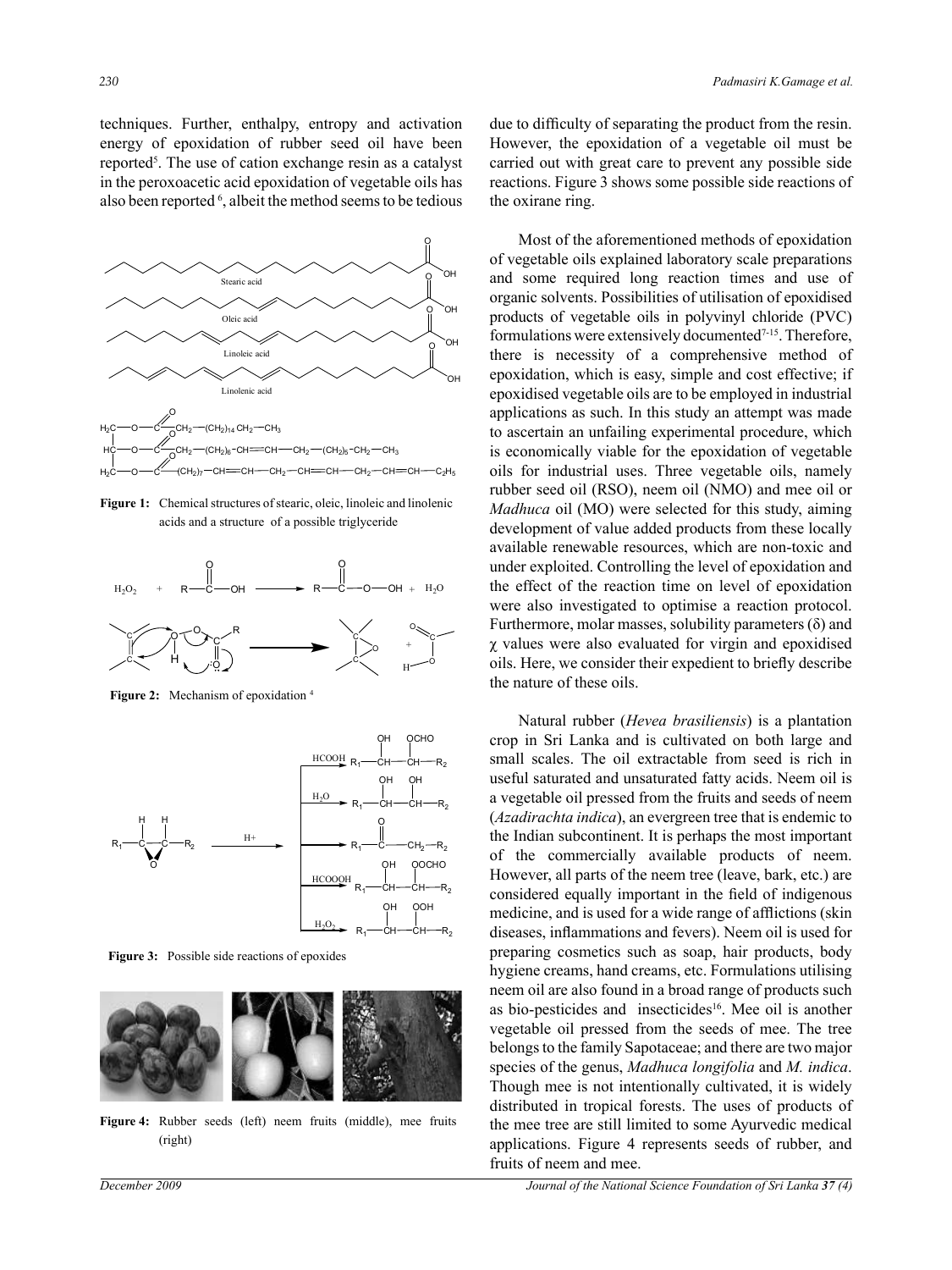# **Methods and Materials**

The rubber seed oil used in this study was obtained from a local manufacturing agent in Sri Lanka and neem and *Madhuca* oils were purchased from D. Peiris & Co. Ltd., Colombo. Hydrogen peroxide used was from East Anglia Chemicals (40% w/v) and Fisher Chemicals (30%w/v) and was standardised before using. Analytical reagent grade ethanoic acid (formic acid) from Fisher Scientific was used after standardisation. All other chemicals and solvents used were of the technical grade and used without further purification. Distilled solvents were used for thin layer chromatography (TLC) analysis.

*Characterisation of oils/oil derivatives*: Fatty acid profiles of oils were obtained by using a Varian star 1 gas chromatography - mass spectrometry (GC-MS) instrument. For this purpose, oils were methylated according to the standard procedure using  $\rm BF_{3}$  / methanol solution<sup>17</sup>. Fourier transform infrared spectroscopy (FTIR) spectra of virgin oils and epoxidised oils were recorded by a Thermo Nicolet AVATAR 320 FTIR spectrometer coupled with Ezominic software. A thin layer of sample was applied over a NaCl plate and the spectrum was recorded in the range 400-4000 cm<sup>-1</sup>. Nuclear magnetic resonance (NMR) spectra were recorded using

BRUCKER AVANCE 500 NMR spectrophotometer. For NMR experiments frequencies of 500 MHz and 125.7 MHz were used to record  $\rm{^1H}$  and  $\rm{^{13}C}$  spectra, respectively. The solutions used were prepared in deuterochloroform using tetramethyl silane (TMS) as the reference. Viscosity measurements were made using a Brookfield model RV-DVE 230 viscometer. An Abbey refractometer was used to measure the refractive indices of virgin oils. Iodine value and oxirane oxygen content of oils and their derivatives were determined using standard methods<sup>17</sup>. A standard procedure <sup>18</sup> was used to evaluate saponification values of oils. Silica coated aluminium TLC plates were used for TLC analysis. The solvent used was a mixture of hexane and  $CH_2Cl_2$  in 2:5 ratio, to which a few drops of glacial acetic acid were added. Plates were visualized in an iodine chamber.

#### *Epoxidation of oils*

a) *small scale epoxidation*: This was carried out according to the procedure described by F.E.Okieiman *et al*19. Double bond equivalent (moles of unsaturation per gram of oil) was calculated for oils using respective iodine values. The molar ratio between moles of double bonds to HCOOH to  $H_2O_2$  peroxide was kept as 2:1:4, respectively, to achieve 100% level of epoxidation of

**Table 1:** Molar ratio of reagents for different levels of epoxidation

| Expected level of<br>epoxidation | Mol of unsaturation | Mol of HCOOH | Mol of $H2O2$ |
|----------------------------------|---------------------|--------------|---------------|
| $100\%$                          |                     | 1.00         |               |
| 50%                              |                     | 0.50         |               |
| 25%                              |                     | 0.25         |               |

| Fatty acid                  |                               | % by weight      |                       |
|-----------------------------|-------------------------------|------------------|-----------------------|
|                             | Rubber seed oil <sup>19</sup> | Neem oil $^{25}$ | Mee oil <sup>26</sup> |
| Palmitic acid               | 17.51                         | 18               | 24.5                  |
| Stearic acid                | 4.82                          | 20               | 22.7                  |
| Oleic acid                  | 25.33                         | 41               | 37.0                  |
| Linoleic acid               | 37.5                          | 20               | 14.3                  |
| Linolenic acid              | 14.21                         | 1                |                       |
| Others                      | 0.63                          |                  | 1.5                   |
| Property                    | Rubber seed oil $27$          | Neem oil         | Mee oil $^{28}$       |
| Specific gravity            | 0.916                         | 0.9087-0.9186    | 0.96                  |
| Viscosity ( $mm^2/s$ )      | 76.4                          |                  | 24.58                 |
| Flash point ( $^{\circ}$ C) | 198                           | >115             | 232                   |
| Saponification value        | 206                           | 193-204          | 187-19726             |
| Iodine value                | 136                           | 68-76            | $55-70^{26}$          |
| Acid value                  | 53                            |                  | 38                    |
| Refractive index            | 1.47                          | 1.4617-1.4627    | 1.4590-1.4611         |

**Table 2:** Reported properties and fatty acid profiles of rubber seed, Neem and mee oils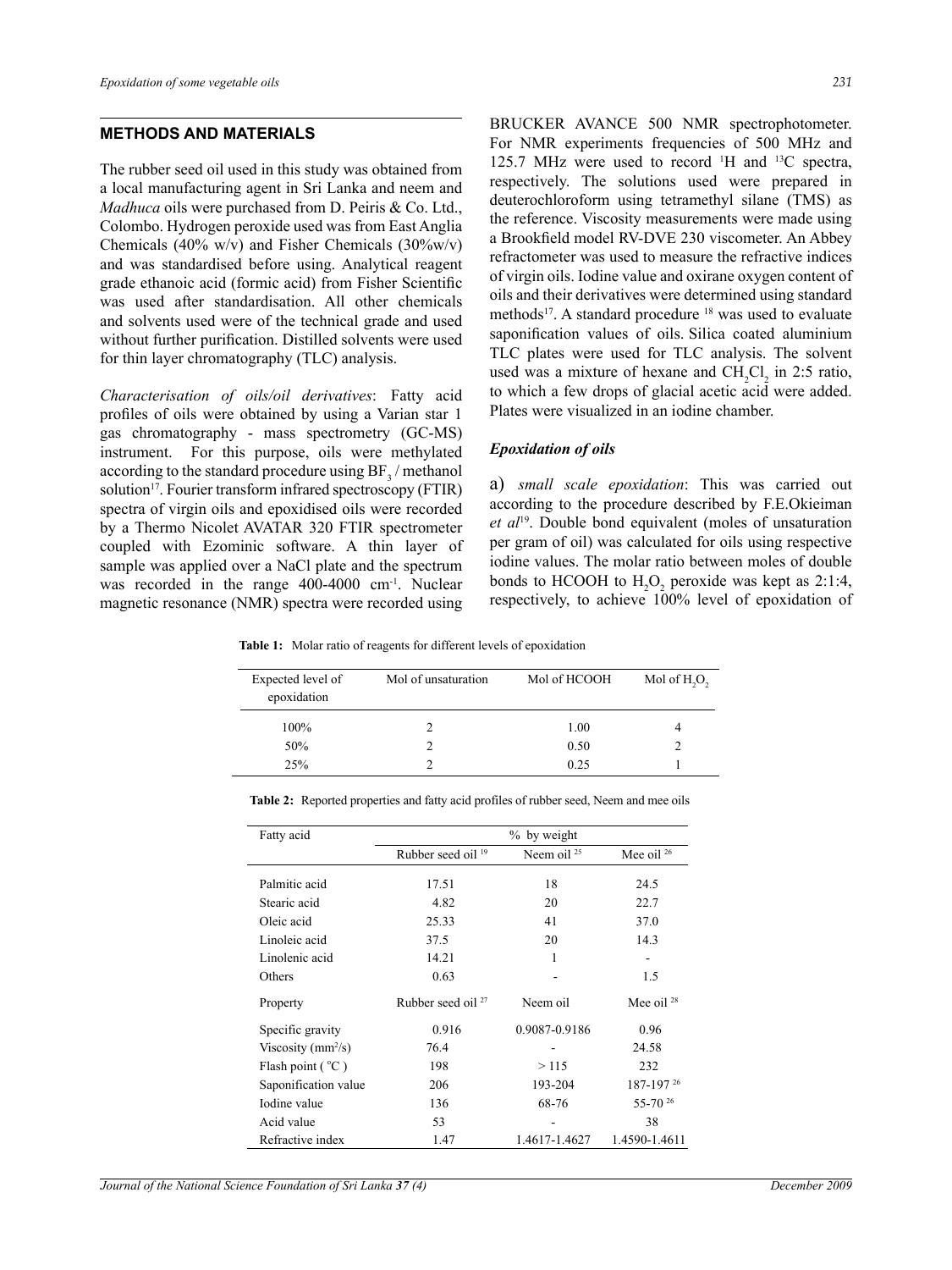oils/oil derivatives. The mass of oil equivalent to 0.214 moles of double bonds was used. At the end of the reaction, the product was extracted to sufficient amount of ethyl acetate. When virgin oils were epoxidised, the ethyl acetate layer was neutralised with an accurate amount of solid  $NAHCO<sub>3</sub>$ . The epoxidised product of oil was isolated by rotary evaporation of dried acid free ethyl acetate layer, at 70 °C.

b) *Large scale epoxidation*: The oil/oil derivative (1 kg) was taken into a 5 L flask and the required amount of HCOOH was added. The mixture was cooled to  $10 °C$ and calculated amount of  $H_2O_2$  equilibrated at 0-5 °C was added from a separatory funnel (at a rate of 5 mL/min) for about  $2 \frac{1}{2}$  h. If the oil/oil derivative was a solid at room temperature,  $H_2O_2$  was added at a temperature of about 30 °C. Thereafter, the temperature of the reaction mixture was raised to 50-60  $\degree$ C and kept for about 3 h at this temperature range with continuous stirring. At the end of this period the entire mixture was transferred to a large vessel containing water and a calculated amount of solid NaHCO<sub>3</sub>. If the oil derivative was a hydrolysed product of oil that was prepared as in the procedure given in the section,  $\text{NaHCO}_3$  was not added. The mixture was then rinsed with water until free from acid. Finally, the product was stirred with saturated NaCl solution and the top water-free layer of oil derivative was isolated.

c) *Optimising the reaction time*: Epoxidation was carried out as described in, but aliquots of the reaction mixture were withdrawn at 2 h, 3 h, 4 h, and 5 h time intervals after raising the temperature to  $60 °C$  and proceeded in a similar way to isolate the product.

d) *Controlling the level of epoxidation*: The molar ratio of HCOOH and  $H_2O_2$  were varied as indicated in Table 1 keeping the number of moles of double bonds constant. Required quantities were reacted as indicated in section a).

e) *Hydrolysis of oils*: In small scale hydrolysis, 20 g of oil were refluxed with 10% NaOH (200 mL) for about 30 min. The semi–solid soap solution obtained was dissolved completely in hot water. The solution was acidified with dilute  $H_2SO_4$  and the hydrolysed products of oil were extracted to  $\text{CH}_{2}\text{Cl}_{2}$ . The product was obtained by rotary evaporation of dried  $CH_2Cl_2$  layer.

The hydrolysis reaction was carried out on a relatively large scale using 1 kg of oil according to the following procedure.

The oil sample (1 kg) was shaken with 10% NaOH solution (1000 mL) for about 30 min. The mixture was heated with stirring and allowed to cool. The semi–solid product was dissolved in warm water (portion wise) and acidified with conc.  $H_2SO_4$ . The oil layer was separated and washed with water until acid free. Finally the liquid was stirred with saturated NaCl solution. Then the top oil layer was isolated.

# **Results and Discussion**

#### **Initial characterisation of oils**

Fatty acid compositions of oils obtained from the literature for three oils are given in Table 2, while the data obtained



right to left VR, ER, VN, EN, VM, **Figure 5:** TLC of epoxidised and virgin oils-EM (E=epoxidized, V= virgin, N=neem oil, M=mee oil and R=rubber seed oil)



**Figure 6:** FTIR spectra of rubber seed oil, neem oil, mee oil and their epoxidised products.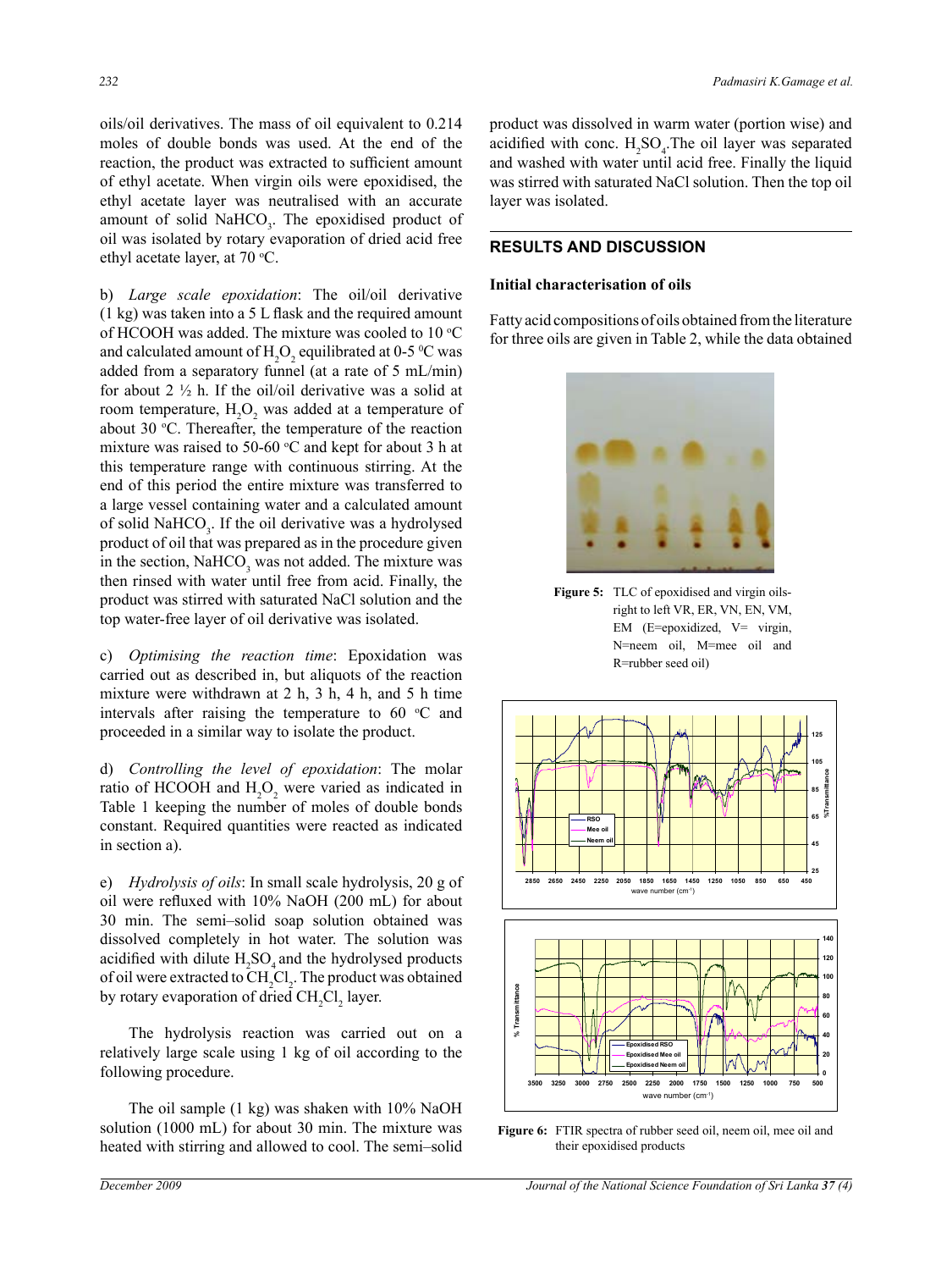| Fatty acid             | Percentage composition |          |         |        |  |
|------------------------|------------------------|----------|---------|--------|--|
|                        | Soybean oil            | Neem oil | Mee oil |        |  |
| Palmitic acid (16:1)   | 11                     | traces   | 11      | 18     |  |
| Stearic acid (18:0)    | 04                     | traces   | 14      | 25     |  |
| Oleic acid $(18.1)$    | 23                     | 33       | 42      | 40     |  |
| Linoleic acid $(18:2)$ | 53                     | 48       | 32      | 17     |  |
| Linolenic $acid(18:3)$ | 08                     | 19       | traces  | traces |  |

**Table 3:** Fatty acid composition of oils

#### **Table 4:** Basic properties of oils

| Property                              | Rubber seed oil | Neem oil       | Mee oil     |
|---------------------------------------|-----------------|----------------|-------------|
| Appearance                            | blackish brown  | greenish brown | pale yellow |
| Specific gravity                      | 0.9259          | 0.9586         | 0.9125      |
| Refractive index                      | 1.4650          | 1.4745         | 1.4610      |
| Iodine value                          | 120             | 109            | 62          |
| Saponification value                  | 191             | 177            | 195         |
| Viscosity (cP: $21^{\circ}$ C, 30rpm) | 173             | 157            | 203         |
| Mass of oil equivalent to one         |                 |                |             |
| mol of double bond $(g)$              | 203             | 344            | 475         |

using GC-MS are given in Table 3 and compared with the composition of soybean oil<sup>20</sup>. Soybean's epoxidised product is generally used in PVC formulations<sup>21-23</sup>. Other pertinent properties of oils are delineated in Table 4. The iodine values obtained for selected oils are slightly different from the reported values<sup>19,24-28</sup>. Depending on the growing site of the trees, and the maturity of the seeds, oils can vary greatly in iodine values. Typically, oils harvested from plants grown in cooler regions will have more double bonds and thus higher iodine values than those grown in warmer (tropical, subtropical) regions<sup>8</sup>. Lower iodine values are also possible due to the aerial oxidation of double bonds in the oil.

#### **Epoxidation of oils**

According to the procedure given in sections a)  $\&$  b), "*in situ*" epoxidation of oils/ oil derivatives was carried out in the molar ratio of 2:1:4 – double bonds: HCOOH:  $H_2O_2$ , respectively. The formation of the peroxo acid from the acid and hydrogen peroxide is reversible and the acid is regenerated after epoxidation of the double bonds. Hydrogen peroxide is consumed in the process of formation of peroxo acid and through the thermal decomposition. The excess of 100% mol of  $H_2O_2$  relative to the double bonds was considered reasonable to attain 100% level of epoxidation. After completion of the reaction the acid regenerated should be removed from the system, as its presence will lead to epoxy ring opening, by side reactions. Therefore,  $\text{NaHCO}_3(\text{s})$  was added to the reaction mixture to neutralise the acid present, and

being a weak base, NaHCO<sub>3</sub> will not react towards ester linkages or epoxy rings. The same procedure was followed to epoxidise, hydrolysed products of oils; but in the case of removing the acid remaining in the reaction  $mixture$ , NaHCO<sub>3</sub> cannot be used since carboxylic acid reacts with NaHCO<sub>3</sub> to liberate  $CO<sub>2</sub>$  (g). Previous studies<sup>19</sup> reported the use of moderate temperature of  $60 °C$  in order to get the optimum yield of epoxidised rubber seed oil, since epoxy rings open up at higher temperature. Therefore, the reaction temperature was maintained between 50-60 °C.

TLC analysis of epoxidised products and virgin oils are given in Figure 5. This suggests that some moderately polar compounds which were not observed in pure oils were present in all epoxidised products. The polarity of a compound increases with epoxidation and moderate polarity could have resulted from the epoxidised products because more polar compounds move less in a polar silica layer. The percentage reduction of iodine values (Tables 5 and 6) reveals that products obtained are almost 90% epoxidized. The slight variation can be attributed to experimental errors. If the reaction is carried out for further two or three hours, the extent of epoxidation would have reached nearly 100%.

#### **FTIR analysis**

FTIR spectra of different oils and epoxidised derivatives are shown in Figure 6. Main IR peaks and their corresponding functional groups of oil are listed below.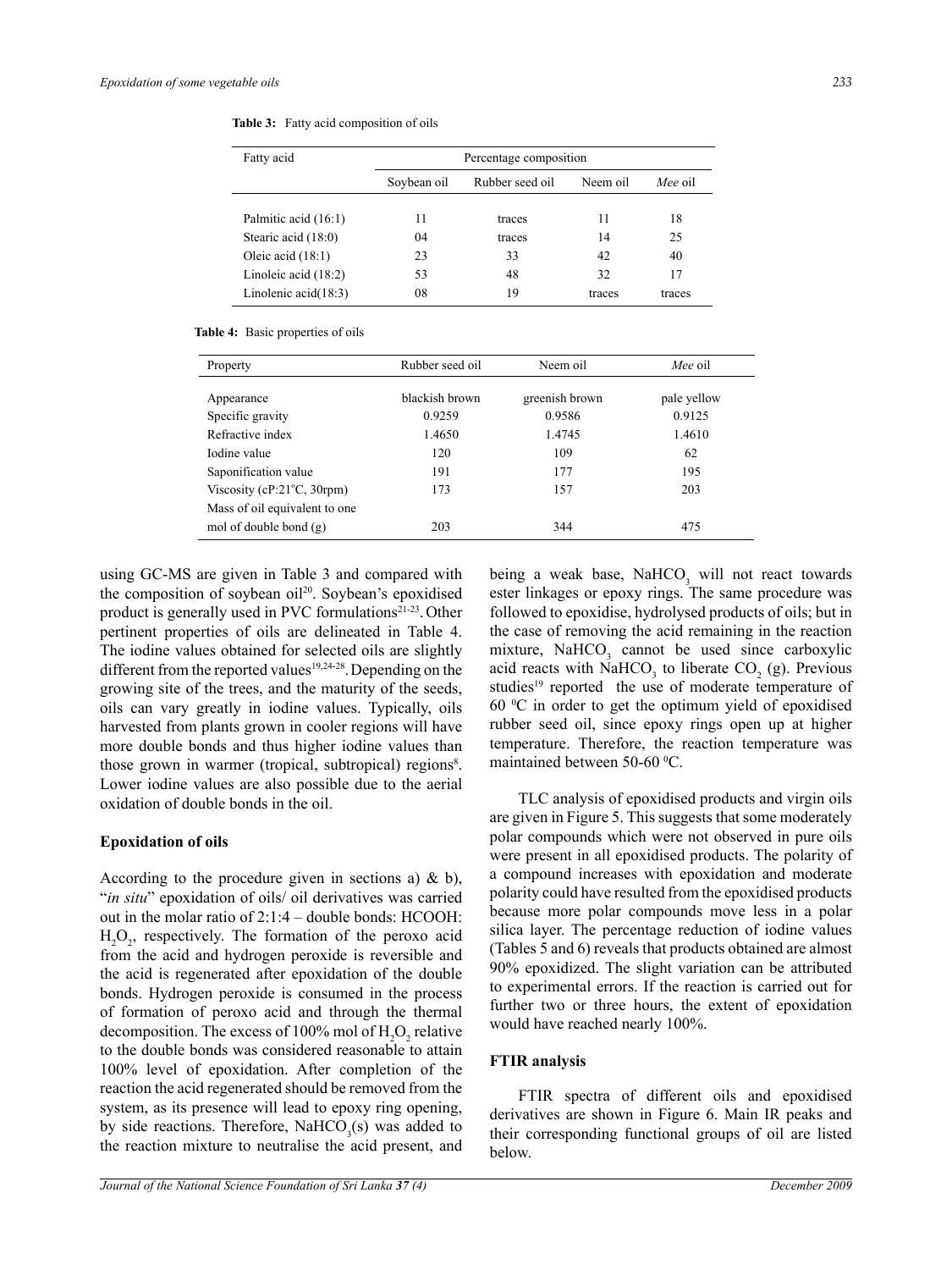

**Figure 7:** FTIR spectra of hydrolysed products of oils (HR=Hydrolyzed rubber seed oil, HN=Hydrolysed neem oil, HM= Hydrolyzed mee oil)

| <b>Table 5:</b> Extent of epoxidation of virgin oils - (small scale, reaction carried out at |  |  |
|----------------------------------------------------------------------------------------------|--|--|
| $60^{\circ}$ C for 5 hours)                                                                  |  |  |

| Type of oil     | Iodine value of |          | Extent of epoxidation% |
|-----------------|-----------------|----------|------------------------|
|                 | epoxidised oil  | Expected | Experimental           |
| Rubber seed oil | 8.5             | 100      | 100                    |
| Neem oil        | 7.1             | 100      | 88                     |
| Mee oil         | 41              | 100      | 91                     |

Table 6: Extent of epoxidation of hydrolysed products of oils - (small scale, 5 hours at 60 °C)

| Type of oil     | Iodine value of    | Iodine value of hydrolysed | % Epoxidation |              |
|-----------------|--------------------|----------------------------|---------------|--------------|
|                 | hydrolysed product | epoxidised product         | Expected      | Experimental |
| Rubber seed oil | 119                | 6.6                        | 100           | 94           |
| Neem oil        | 91                 | 5.7                        | 100           | 94           |
| Mee oil         | 60                 | 5.5                        | 100           | 91           |

| <b>Table 7:</b> NMR analysis of virgin oils and epoxidised oils |  |  |  |
|-----------------------------------------------------------------|--|--|--|
|-----------------------------------------------------------------|--|--|--|

| $\delta$ ppm                     | Peak assignment                                 |                                                 |  |  |
|----------------------------------|-------------------------------------------------|-------------------------------------------------|--|--|
|                                  | Virgin oil                                      | Epoxidised oil                                  |  |  |
| $0.8-0.9$ (Triplet)              | terminal CH <sub>2</sub>                        | terminal CH <sub>2</sub>                        |  |  |
| $1.2 - 1.4$                      | CH <sub>2</sub> protons in alkyl chain          | CH, protons in alkyl chain                      |  |  |
| $2.8 - 3.0$ ( <i>Quartet</i> )   | not observed                                    | epoxy protons                                   |  |  |
| $2.5 - 3.0$ I ( <i>Triplet</i> ) | CH <sub>2</sub> protons adjacent to double bond | CH <sub>2</sub> protons adjacent to epoxy group |  |  |
| 4.1-4.4 (Double <i>doublet</i> ) | CH <sub>2</sub> protons in glycerol backbone    | CH <sub>2</sub> protons in glycerol backbone    |  |  |
| 5.1                              | CH proton in glycerol back bone                 | CH protons in glycerol back bone.               |  |  |

**Table 8:** Variation of the extent of epoxidation and iodine value with time

| Reaction |              | Rubber seed oil |        | Neem oil                                                                  |      | Mee oil                 |
|----------|--------------|-----------------|--------|---------------------------------------------------------------------------|------|-------------------------|
| time/h   | Iodine value |                 |        | Extent of epoxidation % Iodine value Extent of epoxidation % Iodine value |      | Extent of epoxidation % |
|          |              |                 |        |                                                                           |      |                         |
|          | 32           |                 | l 2. I | 80                                                                        | 18.7 | 68                      |
|          | 19           | 84              | 9.2    | 85                                                                        | 14.7 | 75                      |
|          | 13           | 89              | 7.4    | 88                                                                        | 10.5 | 82                      |
|          | 10           |                 | 7.1    | 88                                                                        | 9.7  | 88                      |
|          |              |                 | 6.8    | 89                                                                        | 7 Q  | 88                      |

 $\overline{a}$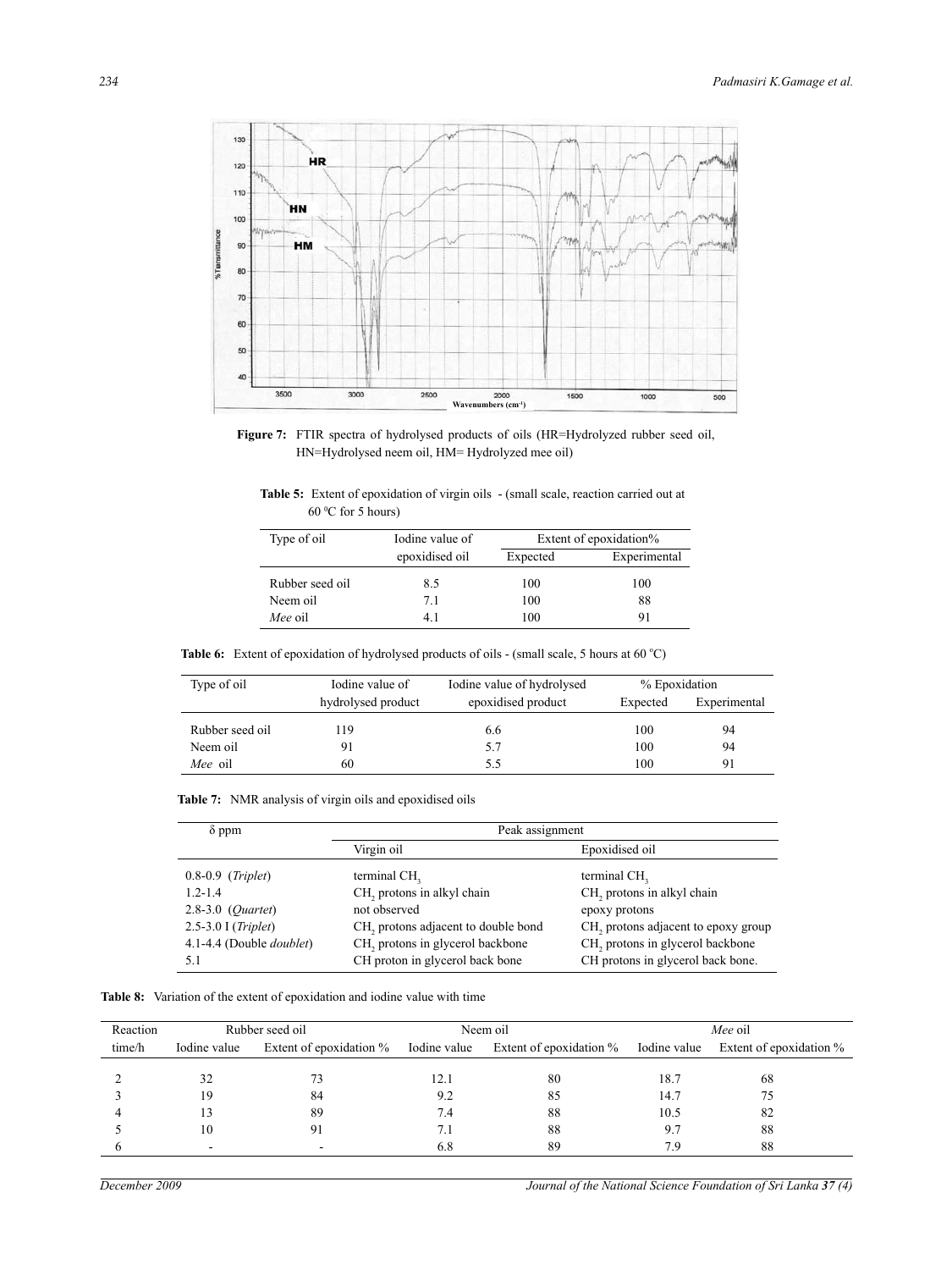| 2850-2860 | C-H stretching of alkane          |
|-----------|-----------------------------------|
| 3010      | C-H stretching of non conjugated  |
|           | unsaturation                      |
| 1745-1750 | $C=O$ stretching of esters.       |
| 1460-1465 | C-H bending of unsaturated alkane |
| 1115-1170 | C-O stretching of esters          |
| 720-725   | C-C bending of saturated C atoms  |

Frequency range (cm<sup>-1</sup>) Assignment

Following are the characteristics of the FTIR spectra of epoxidised oils, which confirm that epoxidation has taken place.

- Disappearance of the band at  $3010 \text{ cm}^{-1}$ : shows C=C has been used up.
- The appearance of a band around  $820-830$  cm<sup>-1</sup>, which is not seen in pure oils, is characteristic of the epoxide and it can be assigned to ring vibrations of the epoxy ring in  $cis$ -epoxides<sup>29</sup>

Hydrolysed products are characterised by the reduction of carbonyl stretching frequency due to the hydrolysis and the peaks around 940 and 1300 cm<sup>-1</sup> for C-O in ester and carboxylic acid, respectively (Figure 7). In general, the stretching frequency of the carbonyl group is reduced when ester is hydrolysed to form carboxylic acid.

# **NMR analysis**

The proton NMR spectra of virgin neem oil and the epoxidised neem oil are shown in Figure 8. The conversion of olefinic group to epoxy group is clearly indicated by the spectra. The epoxy protons are observed at 2.8-3.0 ppm in all spectra of epoxidised oils, whereas olefinic protons appear in the region 5.2-5.4 ppm in spectra of virgin oils. This peak is not visible /weakly observed (due to traces of unreacted groups left) in spectra of epoxidised oils. Both peaks have appeared as a *quartet* due to the coupling of adjacent two protons of the CH<sub>2</sub> group and the *cis* coupling of the proton attached to the next  $sp^2$  hybridised carbon atom. The terminal methyl group has appeared as a *triplet* in the range 0.7-1.0 ppm in all spectra. The methyl proton of the CH backbone of the glycerol carbon is observed at 5.1 ppm as a *triplet* in both cases, whereas the adjacent methyl protons give a characteristic *double*  doublet pattern between 4.1-4.35 ppm, which is common for both epoxidised and virgin oils. On the other hand sp2 hybridised carbon in olefinic groups has appeared in the range 125-130 ppm in 13-C NMR spectra of virgin *Neem* oil which is not observed in epoxidised *Neem* oil (Figure 9). Instead, peaks which have appeared in the range 50-60 ppm show the epoxy carbon atoms. Table 7 summarises the above data. The structure of a possible

triglyceride in oils and its epoxidised product are shown in Figure 10 for easy identification of the nature of the aforementioned features, which are common for rubber seed oil, mee oil and their epoxidised products.

## **Optimisation of the reaction time**

Variation of extent of epoxidation and the variation of iodine value with time is illustrated in Figure 11. According to the results, more than 75% epoxidation has taken place within a 3 hour time period at  $60^{\circ}$ C. Initially, with the higher concentration of reactants, the rate of epoxidation is high, but with decreasing concentration of reactants, rate becomes slow. It is clear that nearly 75% of the reaction is completed within 3 hours. To complete the last 25 % of the reaction further 3 hours or more is necessary. Therefore, it is not cost-effective to spend that much of time and energy to achieve complete epoxidation and a reaction time of 3 hours could be considered as the optimum duration for the reaction. The TLC analysis of the products at different time intervals (Figure 12) also indicates steady increase in concentration of the product with time. The same pattern of reactivity was observed with the epoxidation of hydrolysed products, and the results are summarised in Table 9. The extent of epoxidation for all hydrolysed oil derivatives reached 90%. It was also noted that more than 75% of epoxidation could be achieved within a 3-hour reaction time at 60  $\mathrm{^0C}$ (Table 9). Further, these observations show that there is a possibility of controlling the extent of epoxidation by controlling the reaction time.

#### **Controlling the extent of epoxidation**

Previous studies<sup>4</sup> have reported the kinetics of the epoxidation reaction with peroxy acetic acid and peroxy formic acid. It is pseudo–first order with respect to double bonds and hydrogen peroxide. Accordingly, the rate equation of the epoxidation can be written as

 $Rate = k[Doublebond] = [H<sub>2</sub>O<sub>2</sub>]$ 

Therefore, it is possible to control the extent of epoxidation by controlling reagents (HCOOH,  $H_2O_2$ ).

**Table 9:** Variation of extent of epoxidation of hydrolysed oils

| Reaction time at    | Extent of epoxidation %       |                        |                                  |  |
|---------------------|-------------------------------|------------------------|----------------------------------|--|
| 50-60 $\degree$ C/h | Hydrolysed<br>rubber seed oil | Hydrolysed<br>neem oil | Hydrolysed<br><i>Madhuca</i> oil |  |
| $\mathfrak{D}$      | 75                            | 69                     | 79                               |  |
| 3                   | 83                            | 77                     | 85                               |  |
| 4                   | 81                            | 83                     | 89                               |  |
| 5                   | 86                            | 86                     | 90                               |  |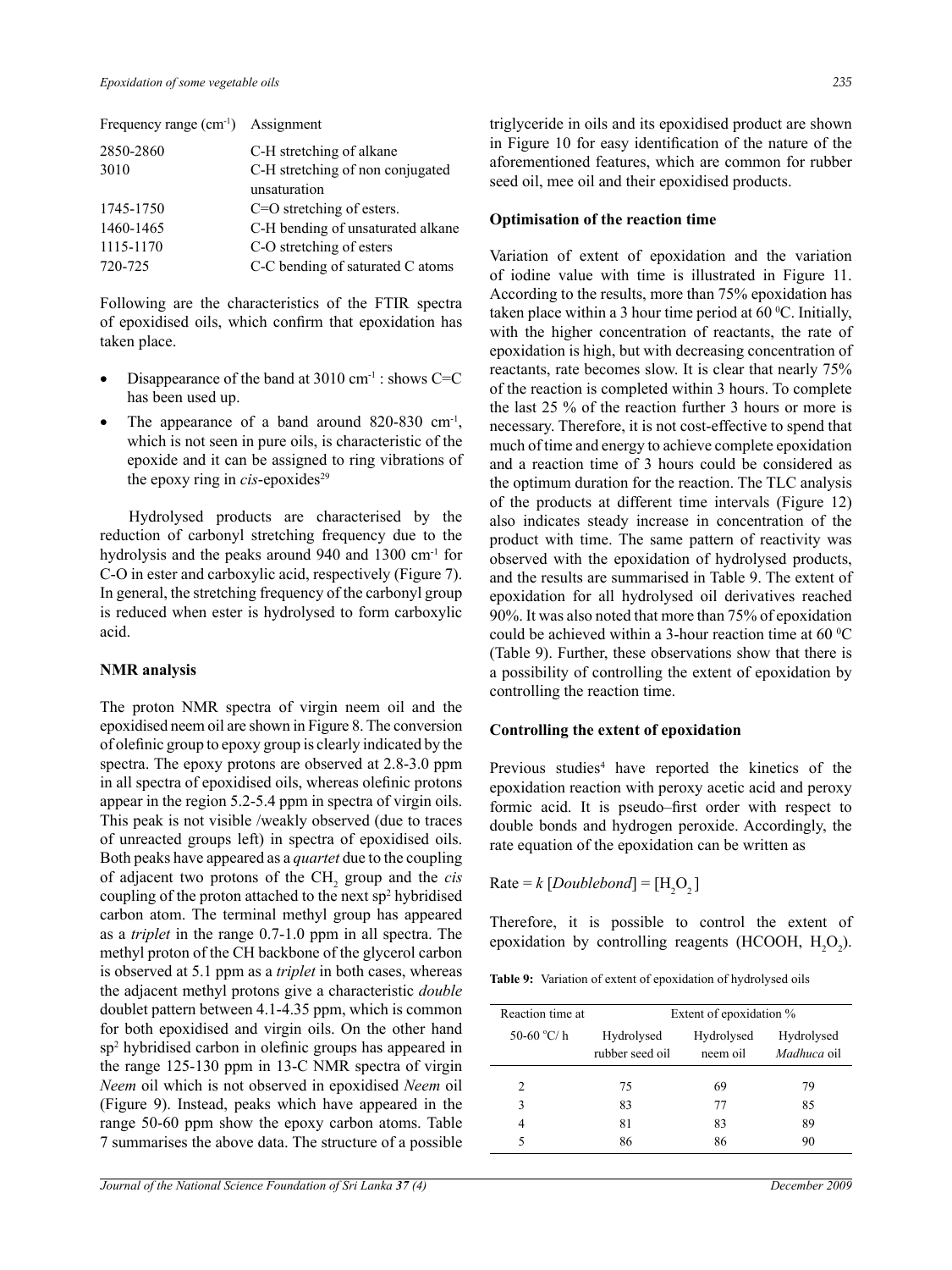



**Figure 8:** NMR spectra of neem oil (top) and epoxidised neem oil (bottom)



**Figure 10:** Structure of a possible triglyceride in oil and its epoxidised product





**Figure 9:** <sup>13</sup>C NMR spectra of neem oil (top) and epoxidised neem oil (bottom)



**Figure 11:** Variation of iodine values and % epoxidation of rubber seed oil, neem oil and mee oil with time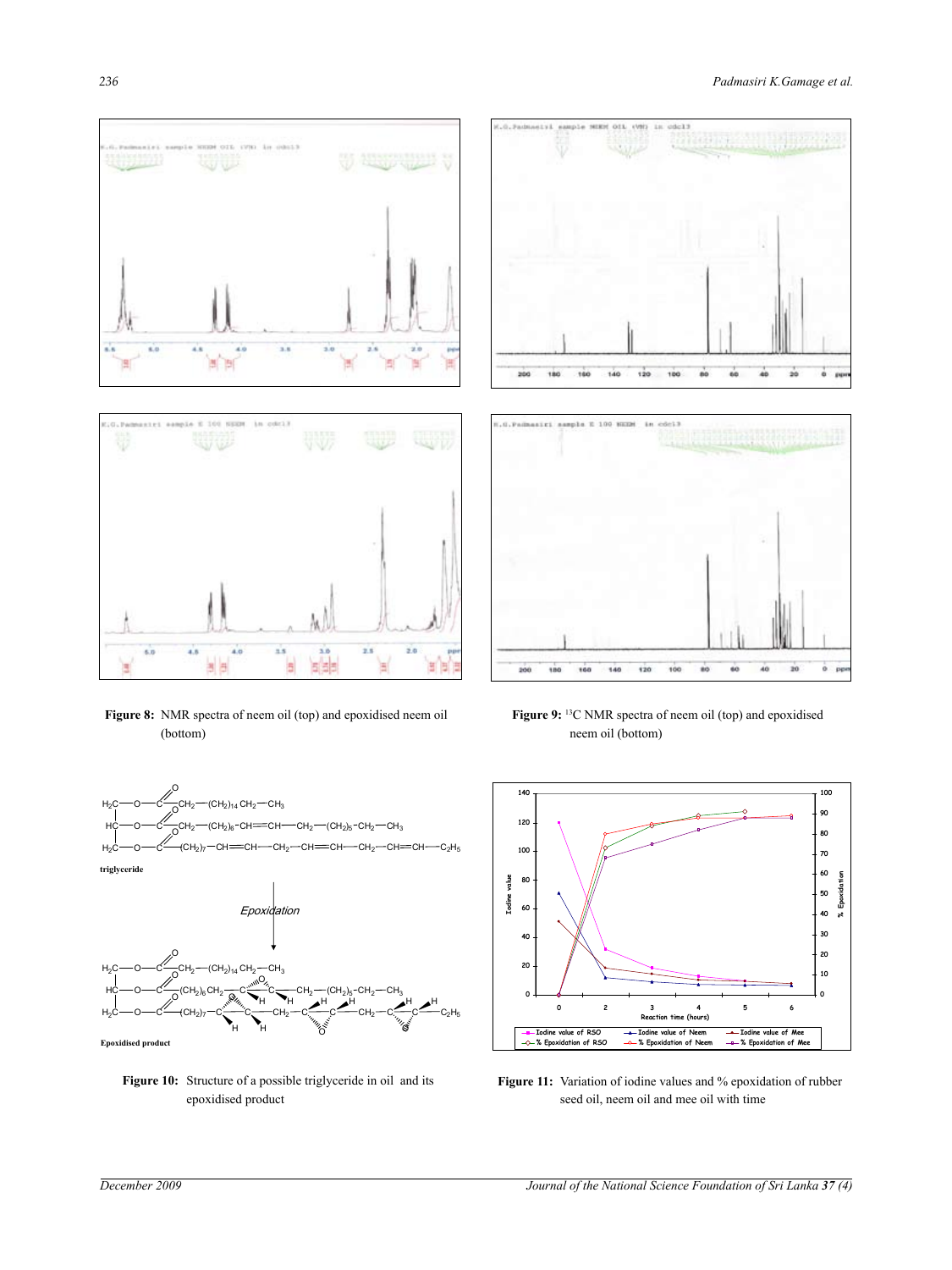Table 10: Epoxidation by controlling the reagents – reaction time 5h

| Type of oil     | Iodine value | % Epoxidation |              |  |
|-----------------|--------------|---------------|--------------|--|
|                 |              | Expected      | Experimental |  |
| Rubber seed oil | 10           | 100           | 91           |  |
|                 | 46           | 50            | 63           |  |
|                 | 77           | 25            | 38           |  |
| Neem oil        | 7            | 100           | 88           |  |
|                 | 41           | 50            | 42           |  |
|                 | 51           | 25            | 28           |  |
| Madhuca oil     | 10           | 100           | 88           |  |
|                 | 30           | 50            | 41           |  |
|                 | 38           | 25            | 26           |  |



4 h, 5 h and 6 h, time intervals. **Figure 12:** Extent of epoxidation with time for mee oil left slide) and neem oil (right side). Spot at the right side of the slide is for the virgin oil. Other spots right to left are for the product at 2 h, 3 h,

Theoretically, the rate of the reaction could be lowered by 50%, if the amount of  $H_2O_2$  is halved. Nevertheless, the expected degree of epoxidation is not exactly met (Table 11). Values are quite close to the expected values in the case of oils with low iodine values (i.e. oils with less number of moles of unsaturations per unit mass). With increasing number of moles of unsaturation, i.e. rubber seed oil, the experimental value is always higher than the expected. This could be due to more effective collisions between reactant molecules when the reacting sites are higher. However, the extent of epoxidation was convincingly controlled by restraining the reagents,  $H_2O_2$ and HCOOH.

#### **Large scale epoxidation**

Large-scale epoxidation was attempted with a reaction time of 3 h. No extraction procedures were utilised to isolate or purify the product, hence the method is simple, easy, and cost effective. Twelve oil derivatives were prepared in this manner as illustrated in the flow



Figure 13: Epoxidised oil derivatives prepared from each oil

iodine value and oxirane content (see Table 11). Other chart in Figure 13. Products were characterised for their physical properties such as density, viscosity, and molar mass were also determined. The fatty acid profile of oils and the general structure of a glyceride were taken into consideration when estimating molar masses of oils and their epoxidized products.

#### **Solubility parameters**

Solubility parameters were calculated from the molar attraction constant values *G*, using Small's equation (Equation 1)<sup>21</sup>. The  $\chi$  values were then subsequently determined using Equation 2 with respect to PVC. Values thus obtained are delineated in Table 12. The thermodynamic concept for miscibility and the compatibility is that the smaller the difference between solubility parameters, the higher the miscibility of the components. The  $\delta$  values obtained for oils and epoxidised oils are in good agreement with that of conventional plasticisers such as di-2-(ethyl) hexylphthalate used in PVC formulations (see Table  $13)$ <sup>30</sup>.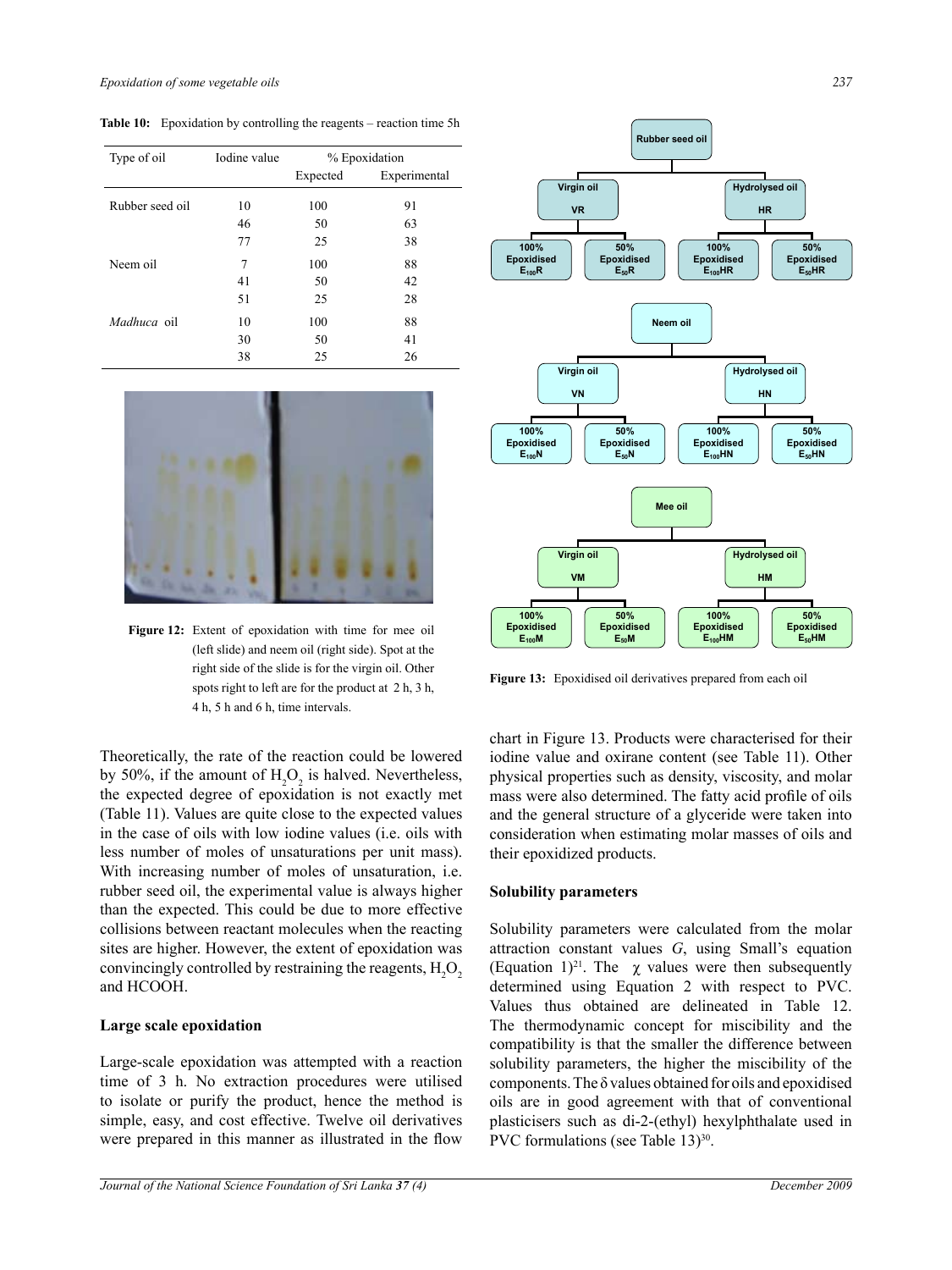| Sample identity | Nature/ Colour      | Density<br>$g/cm^{-3}/g/cm^{3}$ | Iodine value | % Epoxidation | Oxirane content % |
|-----------------|---------------------|---------------------------------|--------------|---------------|-------------------|
| HR              | blackish brown oil  |                                 | 136          |               |                   |
| $E_{100}R$      | dark brown oil      | 0.9864                          | 34.5         | 75            | 3.1               |
| $E_{50}R$       | dark brown oil      | 0.9750                          | 66           | 47            | 1.7               |
| $E_{100}HR$     | dark brown oil      | 0.9823                          | 20           | 85            | 3.25              |
| $E_{50}HR$      | dark brown oil      | 0.9774                          | 56           | 57            | 1.65              |
| HN              | yellowish brown oil |                                 | 93           |               |                   |
| $E_{100}N$      | yellow oil          | 0.9770                          | 07           | 94            | 3.21              |
| $E_{50}N$       | yellow oil          | 0.9513                          | 35           | 51            | 1.58              |
| $E_{100}$ HN    | yellow oil          | 0.9712                          | 08           | 91            | 2.4               |
| $E_{50}$ HN     | yellow oil          | 0.9436                          | 33           | 64.5          | 1.9               |
| HM              | dirty green oil     |                                 | 67           |               |                   |
| $E_{100}$ M     | yellow oil          | 0.9396                          | 14           | 78            | 3.64              |
| $E_{50}M$       | yellow oil          | 0.9042                          | 35           | 31            | 1.25              |
| $E_{100}$ HM    | yellow oil          | 0.9363                          | 09           | 87            | 3.5               |
| $E_{50}HM$      | vellow oil          | 0.9201                          | 30           | 54.5          | 1.52              |

**Table 11:** Characterisations of prepared oil derivatives

All oil derivatives were solidified on standing

**Table 12:** Solubility parameters and other data of oil derivatives

| Oil /Oil derivatives | Molar mass<br>g/mol | Molar volume<br>cm <sup>3</sup> /mol | $\delta$ (cal/cm <sup>3</sup> ) <sup>1/2</sup><br>Small's method | χ     |
|----------------------|---------------------|--------------------------------------|------------------------------------------------------------------|-------|
| <b>RSO</b>           | 307.5               | 332.1                                | 10.5                                                             | 0.600 |
| $E_{100}R$           | 329.0               | 333.5                                | 10.04                                                            | 0.284 |
| $E_{50}R$            | 321.0               | 329.2                                | 10.33                                                            | 0.454 |
| $E_{100}HR$          | 294.0               | 299.3                                | 8.38                                                             | 1.020 |
| $E_{50}HR$           | 283.0               | 289.5                                | 8.84                                                             | 0.524 |
| Neem oil             | 314.4               | 327.6                                | 10.6                                                             | 0.700 |
| $E_{100}N$           | 330.4               | 338.2                                | 9.97                                                             | 0.257 |
| $E_{50}N$            | 320.4               | 336.8                                | 10.14                                                            | 0.324 |
| $E_{100}$ HN         | 292.0               | 300.7                                | 8.47                                                             | 0.912 |
| $E_{50}$ HN          | 287.4               | 304.6                                | 8.45                                                             | 0.945 |
| Mee oil              | 316.0               | 346.3                                | 10.06                                                            | 0.300 |
| $E_{100}$ M          | 325.4               | 346.3                                | 9.90                                                             | 0.235 |
| $E_{50}M$            | 320.0               | 353.9                                | 10.06                                                            | 0.735 |
| $E_{100}$ HM         | 288.4               | 308.0                                | 8.44                                                             | 0.967 |
| $E_{50}HM$           | 284.5               | 309.2                                | 8.48                                                             | 0.920 |

RSO = rubber seed oil

 $\overline{a}$ 

**Table 13:** Solubility parameter values and molar volumes for some plasticisers at 25 °C calculated by Small's method 30

| Plasticiser                     | $δ$ (cal <sup>1/2</sup> ml <sup>-1/2</sup> ) | Molar<br>volume (mL) |
|---------------------------------|----------------------------------------------|----------------------|
| tolyl diphenyl phosphate        | 10.2                                         | 280                  |
| triphenyl phosphate             | 9.9                                          | 274                  |
| di-n-butyl phthalate            | 9.3                                          | 269                  |
| di-n-hexyl phthalate            | 9.1                                          | 334                  |
| di-2-ethylhexyl phthalate (DOP) | 8.8                                          | 398                  |
| di-n-octylphthalate             | 8.9                                          | 401                  |
| di-2-ethylhexyl adipate         | 8.6                                          | 401                  |
| di-2-ethylhexyl azealate        | 8.4                                          | 451                  |
| di-2-ethylhexyl sebacate        | 8.5                                          | 469                  |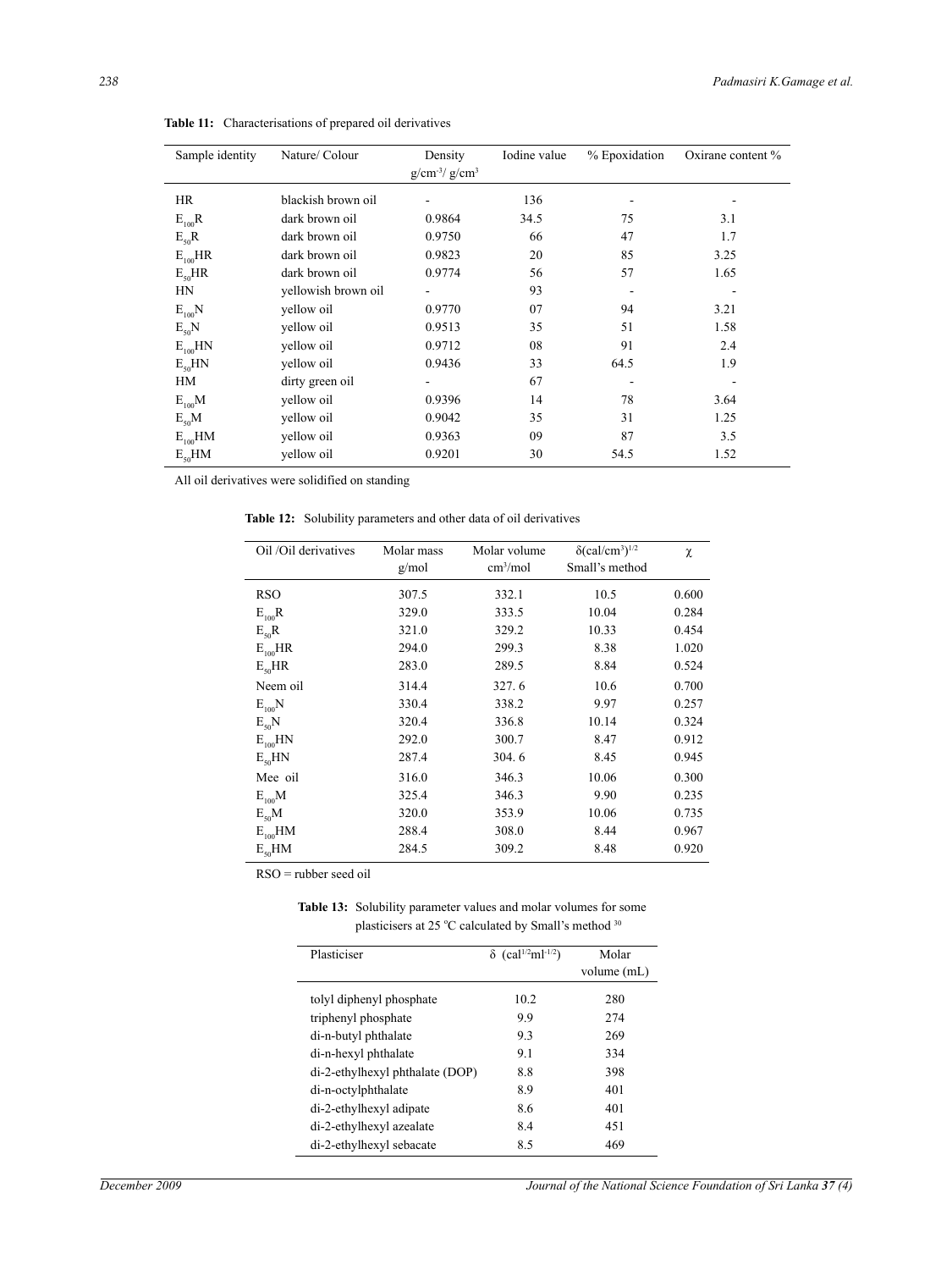

Where *d* is the density; *M* is the molar mass of the substance;

 $\chi$ <sub>s</sub> is an entropic term (usually assigned a value of 0.2).  $V_1$  is the molar volume.  $\delta$ <sub>L</sub> and  $\delta$ <sub>P</sub> are the solubility parameters for the liquid and polymer, respectively. *R* is the gas constant and *T* is the absolute temperature.

These results suggest that epoxidised oils of rubber, Neem and Mee, which are derived from renewable sources, could be effectively used in PVC industry as an option for conventional petroleum based plasticisers.

# **Conclusion**

Rubber seed oil, Madhuca oil (Mee oil) and Neem oil and their hydrolysed products were epoxidised successfully by peroxyformic acid generated 'insitu' by reacting formic acid (methanoic acid) with hydrogen peroxide at the temperature range  $50 -60$  °C. The epoxidation was confirmed by Iodine value, TLC analysis, FTIR analysis and NMR analysis. It was found that more than 75% of the reaction was completed within three hours at 60  $^{\circ}$ C. The level of epoxidation could be controlled reasonably by controlling the amount of reagents. Lower levels of epoxidation could be achieved well with RSO and Neem oil, which have higher iodine values, by controlling the reagent. Optimised reaction conditions were utilised in large-scale epoxidation of oils and hydrolysed products of oils without solvent extraction procedures. Solubility parameters of oils and epoxidised oils were determined and values obtained were found to be in the range of those of conventional plasticisers used in the PVC industry. This will lead to a more convenient and economically viable method for large-scale epoxidation of vegetable oils, which could be useful especially in plasticiser/ stabiliser industry.

#### **Acknowledgement**

The financial assistance from the National Science Foundation of Sri Lanka through the grant RG/2006/ FR/03 is gratefully acknowledged.

## 2 **References**

- 1. Parreira T.F., Ferreira M.M.C., Sales H.J.S. & De Almeida W.B. (2002). Quantitative determination of epoxidised soybean oil using near infrared spectroscopy and multivariate calibration. *Applied Spectroscopy* **56**(12): 1607-1614.
- 2. March J. (1992). Addition to carbon-carbon multiple bonds. In: *Advanced Organic Chemistry: Reactions Mechanisms and Structures*. 4<sup>th</sup> edition, pp. 826-827. John Wiley and Sons, USA.
- 3. Vijayagopalan K. & Gopalakrishnan K.S. (1971). Epoxidation of rubber seed oil. *Rubber Board Bulletin*  **11**(2): 52-54.
- 4. Petrovic Z.S., Zlatanic A., Lava C.C. & Sinadinovic-fise S. (2002). Epoxidation of soya bean oil in toluene with peroxoacetic acid and peroxoformic acids-kinetics and side reactions. *European Journal of Lipid Science and Technology* **104**(5):293-299.
- 5. Okieimen F.E., Bakare O.J. & Okieimen C.O. (2002). Studies on the epoxidation of rubber seed oil. *Industrial Crops Production* **15**(2): 139-144.
- 6. Ishiaku U.S., Shaharum A., Ismail H. & Mohd.Ishak Z.A. (1997). The effect of an epoxidised plasticizer on the thermo-oxidative ageing of PVC/ENR thermoplastic elastomer. *Polymer International* **45**(1): 83-91.
- 7. Gan L.H., Oii K.S., Goh S.H., Gan L.M. & Leong Y.C. (1995). Epoxidised esters of palm olein as plasticizer for PVC. *European Polymer Journal* **31**(8): 719-724.
- 8. *US patent 6797753*. Plasticisers derived from vegetable oils.
- 9. Whelmann J. (1999). Use of esterified rapeseed oil as plasticizer in plastic processing. *Fett/Lipid* **101**(6): 249- 256.
- 10. Okieimen F.E. & Eromonsele O.C. (2000). Stabilising effect of derivatives of Khaya seed oil on the thermal degradation of poly (vinyl chloride). *European Polymer Journal* **36**(3):525-537.
- 11. Okieimen F.E. & Ebboye J.E. (1993). Studies in thermal degradation of PVC. *Journal of Applied Polymer Science* **48**(10): 1853-1858.
- 12. Benaniba M.T., Belhaneche-Bensmera N. & Gelbard G. (2001). Stabilising effect of epoxidised sunflower oil on the thermal degradation of poly(vinyl chloride). *Polymer Degradation and Stabilization* **74**(3): 501-505.
- 13. Joseph R., Madhusoodhanam K.N., Alex R., Varghese S., George K. E. & Kuriakose B. (2004). Studies on epoxidised rubber seed oil as secondary plasticiser/ stabiliser for polyvinylchloride. *Plastic and Rubber Composites* **33**(5): 217-222.
- 14. Okieimen F.E. (2002). Studies in the utilization of epoxidised vegetable oils as thermal stabilizer for polyvinyl chloride. *Industrial Crops and Production* **15**(1): 71-75.
- 15. Egbuchunam T.O., Balkose D. & Okieimen F.E. (2007). Effect of zinc soaps of rubber seed oil (RSO) and / or epoxidised rubber seed oil (ERSO) on the thermal stability of PVC plastigels. *Polymer Degradation and Stabilization* **92**(8): 1572-1582.